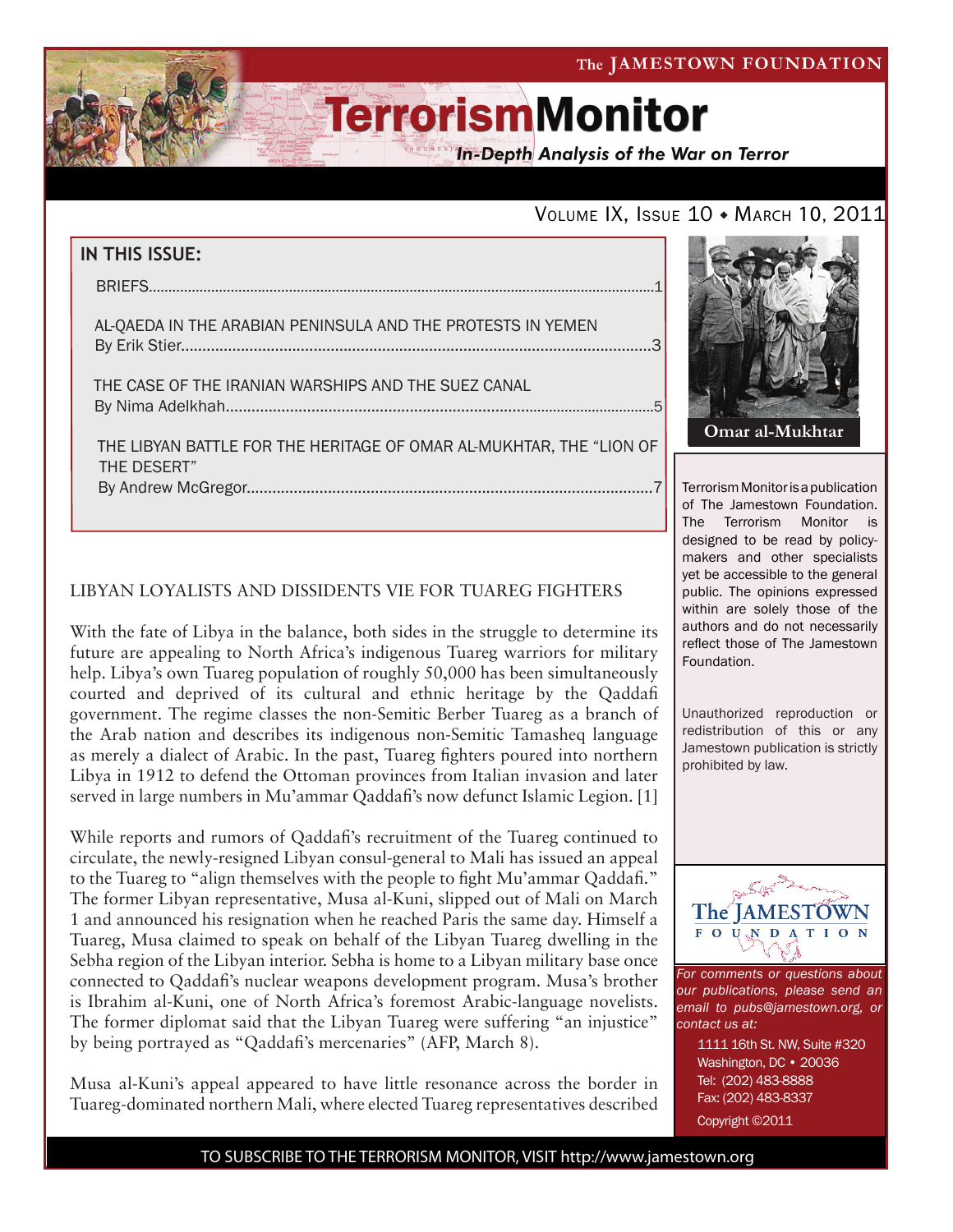TerrorismMonitor Volume IX + Issue 10 + March 10, 2011

him as "an imposter and an opportunist" and declared "this gentleman represents only himself" (AFP, March 9).

A Bamako daily suggested that former Tuareg rebel Ibrahim Ag Bahanga, who has close ties to the Libyan regime, plays a key role in recruiting and forwarding Tuareg fighters from across the Sahel and Sahara. The daily states Ag Bahanga has been spotted leading a convoy of 30 4x4 vehicles on their way to Libya via the Tuareg town of Djanet in Algeria from a point near the Algerian-Mauritanian border (Le Combat, Bamako, March 3; for Ibrahim Ag Bahanga, see Terrorism Focus, February 25, 2009; Terrorism Monitor Briefs, November 4, 2010; Militant Leadership Monitor, April 2, 2010). Ag Bahanga was last reported to have returned to Mali from self-exile in Libya in January to accept the Algiers Accord and accept reintegration, though it is not impossible that Ag Bahanga has since accepted a commission to raise Tuareg fighters for use in Libya (Info Matin [Bamako], January 18; L'Observateur [Bamako], January 17).

Libya has backed Tuareg rebel movements in Niger and Mali and acted as an intermediary in negotiations, a method of operation that has not impressed Algeria, which has also inserted itself as a peace negotiator in the Tuareg rebellions.

Elsewhere in Mali, representatives of the northern Seventh Region (Timbuktu) gathered to declare, "The representatives of the North Mali communities, signatory to this document, offer their unwavering support to the Guide of the Socialist People's Libyan Arab Jamahiriya [i.e. Mu'ammar Qaddafi] as well as to the Libyan people" (L'Aube (Bamako), March 3).

Note:

1. See Andrew McGregor, "Can African Mercenaries Save the Libyan Regime?" Jamestown Foundation Special Commentary, February 23.

### BURUNDIAN FORCES TAKE HEAVY LOSSES IN SUCCESSFUL FIGHT AGAINST SOMALIA'S AL-SHABAAB

While the world's attention focuses on the uprisings in Arab countries, Burundian troops have made significant progress in leading an offensive against Somalia's al-Shabaab movement, the first sign of real military progress since the African Union Mission in Somalia (AMISOM) was created in early 2007. Burundi's contribution of four battalions represents roughly 3,000 of AMISOM's total of 8,000 troops, with the rest drawn from Uganda's military.

The offensive is a joint operation involving AMISOM forces and troops of Somalia's Transitional Federal Government (TFG). The AMISOM offensive began by rolling up the elaborate system of trenches and tunnels that al-Shabaab has used to infiltrate their fighters into government-held areas of Mogadishu. Burundian troops supported by Somali TFG militias seized the old Ministry of Defense, the Milk Factory and a number of other important sites in Mogadishu that had acted as bases for al-Shabaab forces, reportedly killing 80 Islamists (Agence Burundaise de Presse, February 24; Shabelle Media Network, February 28). Al-Shabaab forces counter-attacked in an effort to retake the Defense Ministry building on March 5, but were repelled by Burundian forces in heavy fighting (Shabelle Media Network, March 5). An AMISOM spokesman claimed African Union forces now controlled 60 to 70% of Mogadishu, representing a major reversal of fortunes for the Islamist radicals (Daily Monitor [Kampala], March 7).

Though government officials claimed only light casualties in the Mogadishu offensive, military sources in Bujumbura have confirmed a total of 43 dead and 110 wounded is closer to the mark since the offensive began on February 23 (AFP, March 5). Wounded soldiers are being transported to the Bouffard French military hospital in Djibouti (Suna Times, March 2; AFP, March 2). Al-Shabaab claims to have taken a number of Burundian prisoners and says it is holding the bodies of 18 dead Burundian soldiers (BBC, March 4). The Islamists have also posted photos of burnt and mutilated Burundian soldiers on the internet.

In ritual fashion the bodies of dead Burundian soldiers were dragged through the streets of Mogadishu by al-Shabaab fighters and sympathizers. Al-Shabaab radio reported: "Many Muslim residents and top Islamist officials turned up at the stadium where the bodies of the dead soldiers were displayed and dragged. The residents expressed satisfaction over the death of the Christian forces" (Radio Andalus [Kismayo], February 24).

Burundi's military commanders have attempted to downplay the losses; Chief of Staff General Godefroid Niyombare responded to inquiries by saying, "Whether six, ten or 20 are dead, I don't see what would change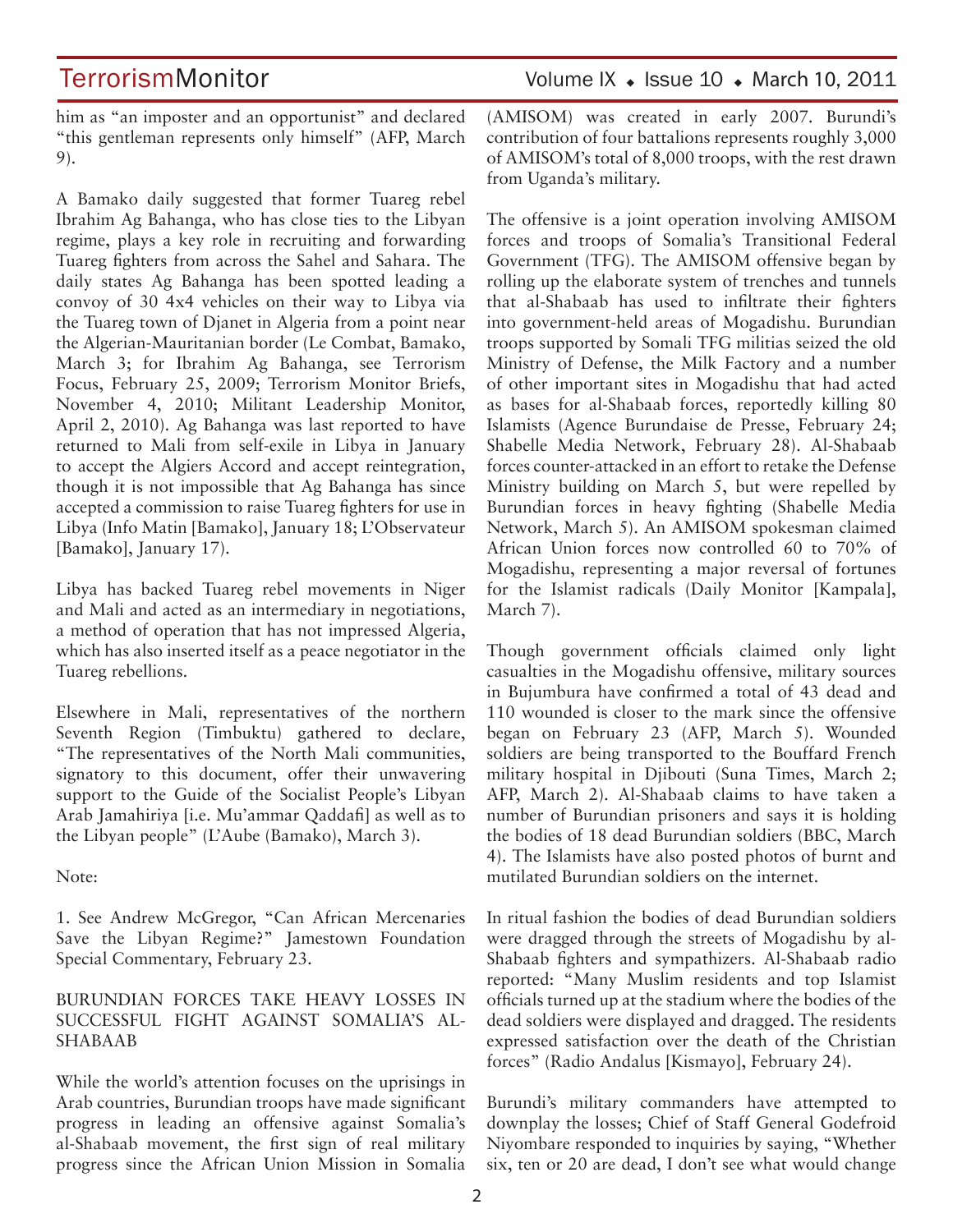if I told you," adding, "What matters is not so much the number of victims in the Somali war as the work already done by our courageous soldiers" (AFP, March 2; PANA Online [Dakar], March 2). With questions being asked in Burundi regarding the apparently openended Burundian commitment to a military mission in Somalia, government authorities appear to have implemented a plan to keep awareness of Burundian casualties to a minimum. Families have complained of a lack of news about their dead or wounded and local media coverage of burial ceremonies has been banned (Radio Netherlands, March 10).

At the height of the offensive, al-Shabaab leader Shaykh Ahmad Abdi Godane "Abu Zubayr" issued an audiotape directed at "the people and government of Burundi," calling for the withdrawal of Burundi's military from Somalia:

> It is obvious that your boys and your forces have been deceived and that they do not have a clue or understand the realities that exist in Mogadishu. You have to know that in Mogadishu, countries and alliances that are much stronger than you have been defeated. The United States failed in Mogadishu with their coalition from all around the world. Ethiopia lost after they brought a power that is much stronger than yours. Now, your beating started and the evidence is the dead bodies of your forces being dragged in the streets and your prisoners seized in the fight. If you do not take that as a warning, your loss will be even worse than that of the previous occupiers (SomaliMemo.net, March 2).

The message did not mention Ugandan forces, suggesting Godane was trying to create internal divisions within Burundi even as his al-Shabaab fighters were under heavy pressure by Burundian forces.

The operations in Mogadishu are part of a larger coordinated offensive involving AMISOM, TFG and even Ethiopian forces at several vital points in southern Somalia. AMISOM forces aided by Ethiopian troops are reported to have taken the towns of Bulo Hawo and Luq near the Kenyan border from al-Shabaab elements. There are also reports of large Ethiopian troop movements in central Somalia, apparently heading to the al-Bur district to hook up with the Somali Sufi militia Ahlu Sunna wa'l-Jama'a for an offensive against al-Shabaab strongholds in the area (AFP, March 8). The controversial presence of Ethiopian troops in Somalia

## Volume IX  $\bullet$  Issue 10  $\bullet$  March 10, 2011

was confirmed by TFG president Shaykh Sharif Shaykh Ahmad, though the president, who had once led the fight against the 2006 Ethiopian invasion and occupation, qualified his remarks by stating the Ethiopians were only providing logistical support to TFG forces (Shabelle Media Network, March 6).

Though the Libyan uprising has overshadowed important developments in Somalia, the Libyan crisis may have an inadvertent effect on AMISOM operations – Qaddafi's Libya supplies 15% of the budget for the African Union (East African [Nairobi], March 7). If the regime falls it will have a direct effect on AMISOM operations unless the United States and Europe steps in to make up the lost revenues.

## **Al-Qaeda in the Arabian Peninsula and the Protests in Yemen**

#### *By Erik Stier*

S calls intensify for the resignation of Ali<br>Abdullah Salih, Yemen's president of 32 years,<br>the immediate impact of the political unrest on Abdullah Salih, Yemen's president of 32 years, the immediate impact of the political unrest on al-Qaeda in the Arabian Peninsula (AQAP) remains unclear. Thus far, the turbulence appears to have had minimal impact on the group ideologically, logistically or strategically. Through Malahim Media, AQAP issued a belated commentary on the Tunisian revolution and touched broadly on the wave of Arab uprisings, yet it has remained silent concerning the domestic upheaval within Yemen. The group's position on the political periphery denotes its limited involvement in the current uprising and implies that it will likely utilize this period of decreased attention to improve its position against whomever remains standing when the dust settles in Sana'a.

One month after Tunisia's Jasmine Revolution, AQAP released the latest version of its bimonthly Arabiclanguage online magazine, Sada Al Malahim. Of 52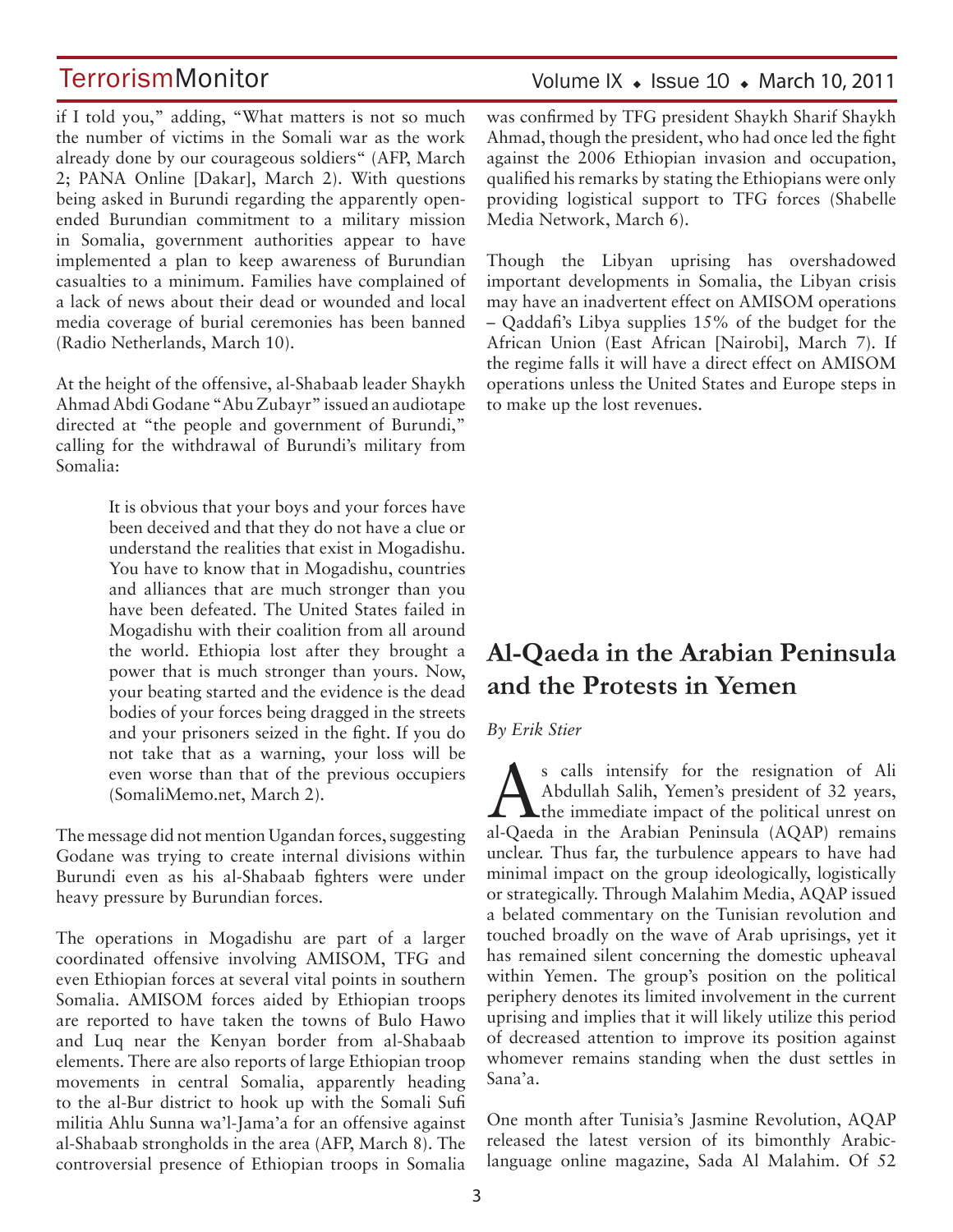TerrorismMonitor Volume IX + Issue 10 + March 10, 2011

pages, only one was dedicated solely to the events in Tunisia. In the opening editorial, entitled "To our people in Tunisia, do not lose what has been gained," the author congratulates Tunisians on their "jihad," which he says will return the country to Islamic rule and "send secularism and democracy to hell" (Sada Al Malahim, February 15).

Ignoring the dominant secular and democratic themes of the Tunisian uprising, AQAP's revisionist history places the revolution into a broader jihadist narrative. It claims victory for Islamists and urges the Tunisian public to make use of the opportunity to create a system governed not by man's law but by God's (Sada Al Malahim, February 15).

AQAP's second reference to the revolutions came in an audio statement entitled "Ibn Ali and Ibn Saud," in which Shaykh Ibrahim al-Rubaysh broadly encourages revolt against Arab dictators, but warns that their replacement with anything short of Shari'a is bound to see problems of chaos and corruption continue. As the title suggests, much of the ten-minute statement was spent chastising the Saudi king for harboring the former Tunisian president and criticizing the Saudi religious community for its silence. Al-Rubaysh, a former Guantanamo detainee and one of AQAP's most prolific ideologues, continues to stress the importance of choosing the proper replacement for fallen leaders, imploring the public to take advantage of the opportunity before them (Malahim Media, February 26).

While AQAP may share with Yemen's opposition protesters a desire to see Salih's regime fall, the group seems to be devoting little attention to the Yemeni uprising. Furthermore, the movement most capable of ousting the current government is pushing for legitimate democracy, not violent extremism. In response to the popular calls for a new transparency, Salih and his government have been brandishing their own democratic credentials (Saba News, February 26). In this political battle, there is no winning side for AQAP, which is likely planning for the future instead of trying to capitalize on the existing revolutionary politics.

Throughout the past year, AQAP has carried out attacks that have increased recruitment and expanded its base among specific populations. With anti-regime demonstrators calling primarily for democracy, AQAP is unlikely to gain new members from today's pool of protesters. Its recent declaration of war against the northern Zaydi Shi'a Houthi movement appears to be a far more important milestone in terms of expanding AQAP's range. Three articles in the latest issue of Sada Al Malahim dealt with the Houthis and the situation in Saada governorate. AQAP's war on the Houthis, announced between the revolutions of Tunisia and Egypt, serves dual purposes in that it attacks ideological enemies and simultaneously builds support among the northern Sunni tribes centered in al-Jawf (Malahim Media, January 28).

Following a ceasefire declared by President Salih in February 2010, the Houthis retained control of checkpoints and prisoners captured during the sixth Saada war, leading to escalating tensions with the surrounding tribes. Skirmishes between the Houthis and the tribes that fought alongside the government prior to the ceasefire have continued ever since (al-Masdar, January 17). AQAP's successful attacks on the Houthis in late 2010 and subsequent rhetorical emphasis on the group have sent a clear message that AQAP intends to continue assisting al-Jawf's Sunnis and capitalize on the sentiment that the tribes were abandoned by the government (Sada Al Malahim, January 3).

According to Shaykh Abdullah al-Jumaili of al-Jawf, that tactic is working. In a February 21 interview the shaykh stated that the outrage stemming from the destruction of farms and schools during the last war with the Houthis, combined with lack of development, an 80% unemployment rate and an abundance of arms, has created fertile ground for AQAP recruitment. "Right now, I see young people joining al-Qaeda," said the shaykh. "They don't have opportunities to work and now they're looking for someone to feed them. They'll be with whoever takes care of them." [1]

Meanwhile, AQAP's stronghold in southern Yemen appears unaffected by current political turmoil. In the month prior to the January 14 departure of Tunisia's Zine El Abidine Ben Ali, the group was suspected in six attacks targeting security officials, killing 19 people. As Yemeni protests gained traction the following month, AQAP was suspected of involvement in five attacks in the provinces of Abyan and Mareb, killing seven. In the remainder of February, as protests throughout the country swelled to their largest numbers, three further AQAP attacks claimed three lives. While the number of deaths has declined, the better indicator of organizational ability, the number of staged attacks, remained largely unchanged.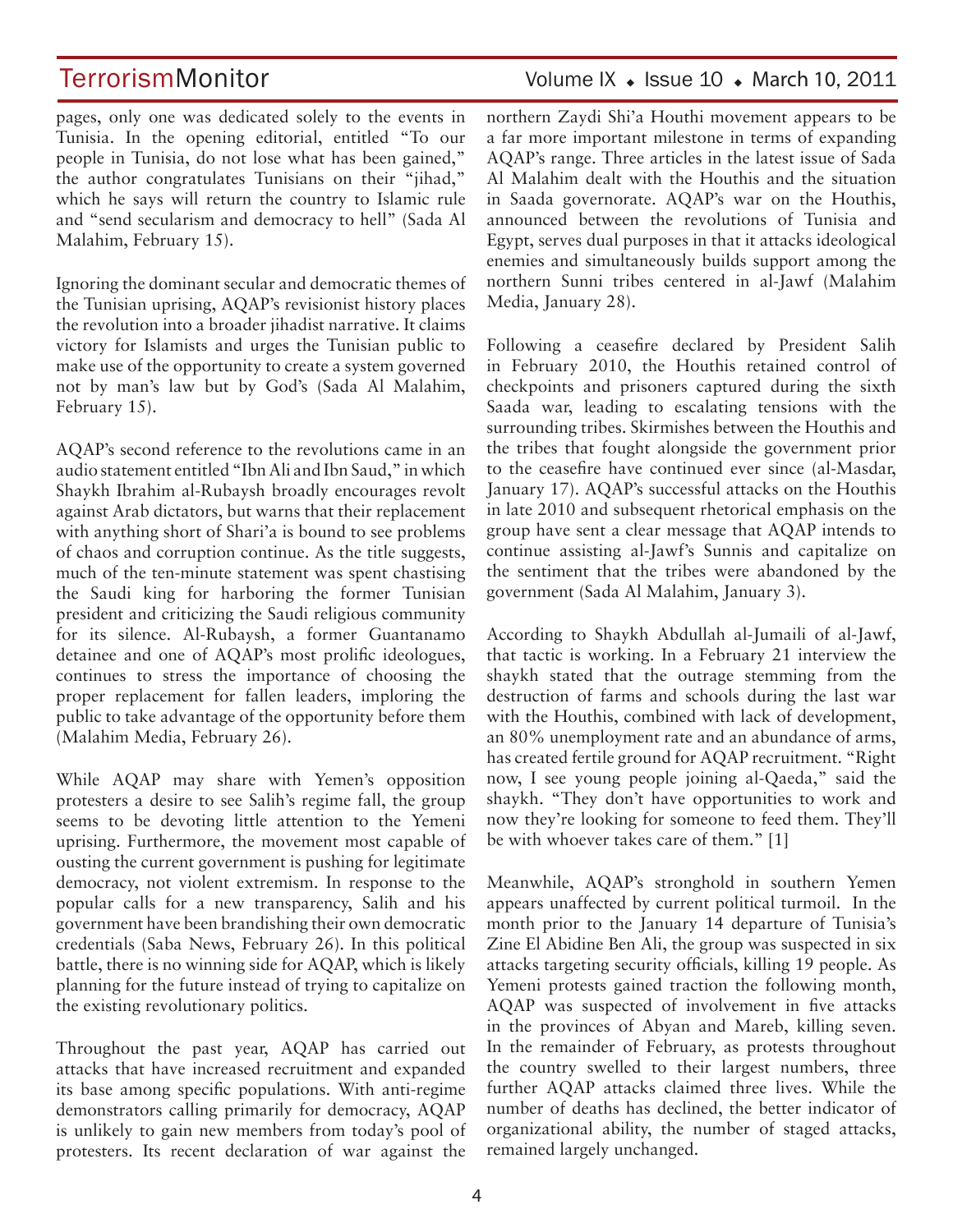In the aftermath of the revolutions in Tunisia and Egypt, scholars argued that should those countries build transparent democratic governments and create opportunities for the growing middle classes, they may provide a potent antidote to Islamic extremism. By increasing their citizens' stake in the system, Tunisia and Egypt may be able to lessen the appeal of extremist groups by providing alternatives. But those countries have robust economies that have the potential to improve the quality of life of their peoples. As President Salih frequently says these days, "Yemen is not Tunisia. Yemen is not Egypt."

To compare, Egypt's 2010 GDP is estimated at \$500 billion, Tunisia's at \$100 billion and Yemen's at \$60 billion. Yemen has more than double the population of Tunisia, and according to the director of economic integration at the Gulf Cooperation Council (GCC), is facing economic collapse within two years (al-Sahwa, January 13).

Whether democratic reforms come from the current government or the next, the continuing frailty of Yemen's economy and diminishing oil and water reserves means such reforms will pose little threat to AQAP. Regardless of who is at the helm of the country, Yemen will not soon be in a position to offer a drastically better future to Yemenis, 35% of whom are unemployed and 40% of whom live below the poverty line.

Given that a potential revolution is unlikely to drastically change the environment in which AQAP operates in the short term, its silence on the events unfolding in Yemen today appears to be part of a strategy for growth tomorrow.

*Erik Stier is a freelance journalist based in Sana'a, Yemen. His work has appeared in Time, The Wall Street Journal, The Christian Science Monitor and Business Today.*

Note:

1. Author's interview with Shaykh Abdullah al-Jumaili, Sana'a, February 21.

Volume IX  $\bullet$  Issue 10  $\bullet$  March 10, 2011

## **The Case of the Iranian Warships and the Suez Canal**

*By Nima Adelkhah* 

The last week two Iranian warships made the return<br>trip through the Suez Canal after raising a storm<br>of controversy by their transit through the Canal<br>and their wist to a Swisp port in the Moditerranean trip through the Suez Canal after raising a storm and their visit to a Syrian port in the Mediterranean. Iranian authorities announced the successful completion of the flotilla's mission in the Mediterranean, while Rear Admiral Habibollah Sayyari, responding to Israeli and American concerns over their mission, declared, "The Zionist regime and other enemies could not take any actions against us whatsoever" (IRNA, March 5; Press TV, March 5). The ships are slated to continue their mission by providing security for shipping in the Red Sea.

The controversy began on February 17, when the Egyptian military agreed to the safe passage of two Iranian warships through the strategic Suez water route for the first time since Iran's 1979 revolution (IRNA February 18; Sharq al-Wasat, February 18). According to Iranian state media, the 1,500-ton frigate Alvand, armed with torpedoes and Chinese-designed anti-ship missiles, and the British-built 33,000-ton supply ship Khark, with 250 crewmembers and the capacity to carry three helicopters, were on a year-long training assignment in a collaborative mission with the Syrian navy (Press TV, February 22). Alvand, a British-built Vosper Mark V frigate commissioned in 1971, is the flagship of the Iranian Navy.

The ongoing mission, according to Tehran, is a peaceful one. While abiding by international law, the naval operation aims to strengthen relations with other allies in the region, particularly Syria where the ships docked at Latakia, the nation's main port (Press TV, February 28; Fars News, February 28). Moreover, Iran's Deputy Army Commander Brigadier General Adbul-Rahim Mousavi stated that the naval operation was meant to display, especially to Israel, that Iran maintains the strongest army and naval power in the region, saying, "The Zionist regime was shocked by the presence of Iran's naval ships in the Suez Canal" (IRNA, February 23; Press TV, February 23). Aside from the propaganda, what are the military capabilities of the warships? What were Iran's foreign policy reasons for such a mission?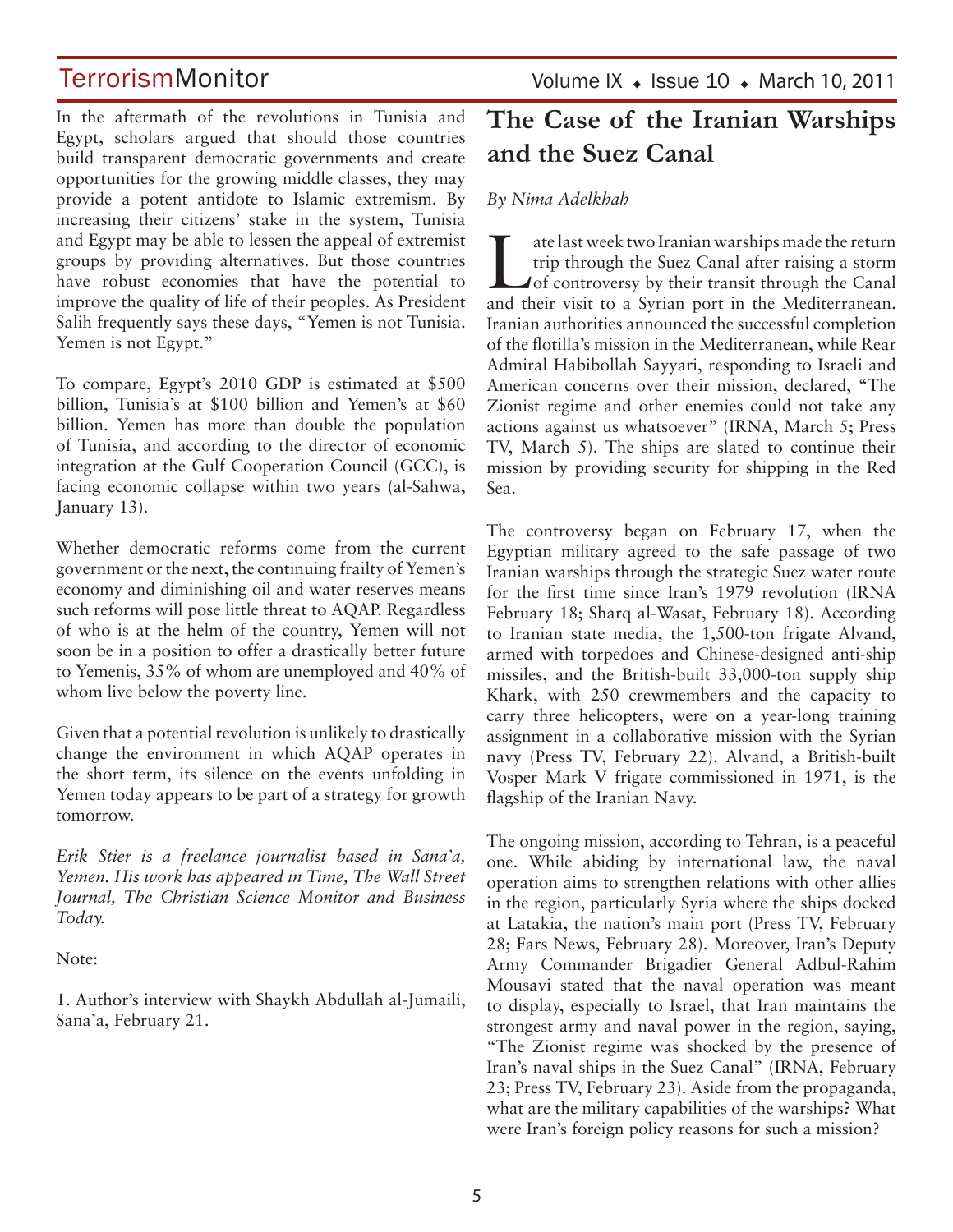## TerrorismMonitor Volume IX + Issue 10 + March 10, 2011

This was not the first time Iran has sent its warships into international waters. Since 2009, Iran has deployed six warships to global seas, including the Gulf of Aden and Sea of Oman, to demonstrate its military capability "in confronting any foreign threat on the country's shores," according to Admiral Sayyari (ISNA, May 14, 2009; for other Iranian naval operations, see Terrorism Monitor Briefs, October 1, 2009; Terrorism Monitor July 29, 2010). The objective of most of these naval operations has been to prevent sea piracy against Iranian commercial vessels, particularly oil tankers, though they also appear to be connected to the major changes underway in the Middle East (Haaretz, January 14, 2009; Press TV, January 23; Fars News, January 26).

Only two weeks before the transit of the Iranian ships, Iran's Brigadier General Mousavi had urged his Egyptian military counterparts to make an historic decision to model their actions on the Iranian airmen who helped overthrow the Shah's regime in 1979 (Press TV, February 5). With the fall of the Mubarak regime, which maintained a close relationship with Israel for over 30 years, and the political transformation sweeping across the Arab world, the Islamic Republic has found new opportunities to re-assert its regional influence, and the first ostensible shift of relations appears to be between Egypt and Iran.

The situation posed a major diplomatic challenge for Egypt's military-led government, as it hopes to remain an ally of the United States and also uphold its peace treaty with the Israel, a country that views Iran as an existential threat to its security. Earlier last month, the Egyptian Ministry of Defense, which has been largely in charge of the country's decision-making as of late, made a public statement that it cannot prevent passage in the Suez Canal to any country unless Egypt is in a state of war with that country (al-Jazeera, February 16). While the army is busy creating new amendments to the constitution and preparing for upcoming elections that would enable the country to move beyond the Mubarak era, the army-led government also appears to shy away from any conflict that could arise from the passage of Iranian warships. For the most part, Iran knows Egypt's vulnerability and has exploited the situation with the navy's Suez passage.

From the Israeli perspective, however, the Egyptian decision signals the end of a three-decade partnership that now finds Egypt a principal supplier of natural gas to Israel (Haaretz, February 18). According to the Israeli foreign minister, Avigdor Lieberman, the presence of the Iranian warships in the Mediterranean was a clear act of provocation (al-Arabiya, February 18). As Prime Minister Benjamin Netanyahu described it, Iran is opportunistically seeking to take advantage of the current instability in the Arab world and extend its influence in the region (Press TV, February 28). In many ways, the passage of the ships portends a possible war between Israel and Iran, and the Iranian naval operation marks a new strategic phase in the region following the Arab uprisings.

In reality, however, the Iranian ships served a mostly symbolic presence, perhaps as a warning to Israel and the U.S. against a possible attack on its nuclear facilities. Despite the fact that the two aging ships are no match for the American and Israeli navies and lack the ability to launch air attacks, the mere presence of these vessels can help Tehran display Iran's military presence in a region undergoing political instability and unrest.

Tehran's apparent attempt to flex its muscle amidst the turmoil in the Middle East is not merely designed to expand its sphere of regional influence, but perhaps more importantly, to exert influence over a brewing crisis on the domestic level. Since Iran's decision to deploy ships was made before the uprisings that have now engulfed the region, it is possible that the display of naval operation was in fact intended to bolster state power and incite nationalist sentiment in Iran to enable the regime to regain legitimacy after the political unrest that followed the disputed presidential election of 2009. The foreign policy reason for Iran's latest naval operation is therefore designed for an increasingly skeptical domestic audience and only to a lesser extent for regional strategic purposes.

*Nima Adelkhah is an independent analyst based in New York. His current research agenda includes the Middle East, military strategy and technology, and nuclear proliferation among other defense and security issues.*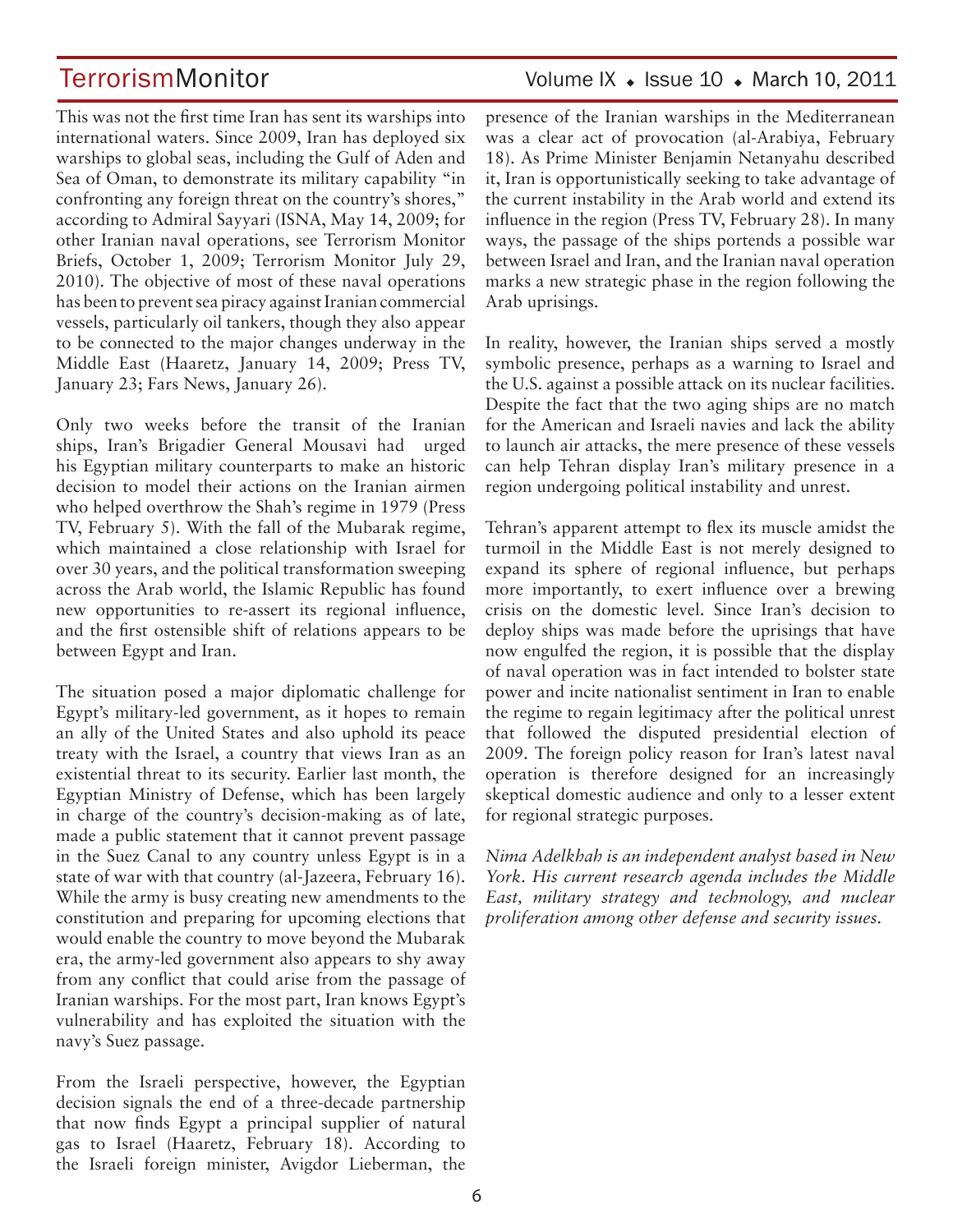## **The Libyan Battle for the Heritage of Omar al-Mukhtar, the "Lion of the Desert"**

### *Andrew McGregor*

Beyond the battle for the towns and cities of Libya,<br>there is another battle raging over the legacy<br>of Sidi Omar al-Mukhtar, Libya's "Lion of the there is another battle raging over the legacy of Sidi Omar al-Mukhtar, Libya's "Lion of the Desert." The symbol of Libyan nationalism and pride, the inheritance of this stalwart of the Islamic and anticolonial struggle against Italian fascism has been cited as the inspiration of both the Qaddafi regime and the rebels who oppose it. Al-Mukhtar's heritage is also cited by the foreign Islamists who would seek to influence events in Libya.

Omar al-Mukhtar and the Roman Riconquista

An Islamic scholar turned guerrilla fighter, Omar al-Mukhtar was a member of the Minifa, a tribe of Arabized Berbers. Educated in the schools of the powerful Sanusi Sufi order, al-Mukhtar joined the Sanusi resistance to the Italian invasion of Libya in 1911. Unable to control little more than the coastal strip, the Italians turned to a series of treaties in an effort to expand their presence in the interior. These accords were abrogated when the fascists came to power in Italy in 1922. In the following year Mussolini's forces embarked on the riconquista, the ruthless "reconquest" of the ancient Roman colonies of Tripolitania and Cyrenaica. Drawing on his experience fighting both Italians and British under Sayyid Ahmad al-Sharif al-Sanusi, al-Mukhtar organized the armed resistance in Cyrenaica and launched an eight year campaign against Italian rule using the slogan "We will win or die!" Combining lightning raids and widespread popular support, al-Mukhtar was soon in control of what Libyans referred to as "the nocturnal government." Fascist forces responded with ever growing levels of brutality designed to eliminate support for the rebels. A 200-mile-long barbed wire fence was built along the Egyptian border to cut the resistance off from supporters in Egypt and Sudan. The Sanusis, already compromised by the deals they had made with the Italians, quickly folded under the pressure, leaving al-Mukhtar as the de facto leader of the anti-colonial Islamic resistance. A social transformation accompanied the desert uprising as the Murabtin (tribes of Arabized Berbers) grew more prominent through their leadership of the resistance in relation to the traditional Sa'adi Arab elite formed from

the descendants of the 11th century Arab Bani Hillal conquerors of North Africa. [1] Finally, in a battle with the Italians in September 1931, al-Mukhtar was pinned beneath his fallen horse, wounded and eventually captured.

Marshal Rodolfo Graziani, the leader of the Italian military forces, came from Rome to question the resistance leader before his execution. He asked al-Mukhtar if he really believed he could win a war against the Italians, to which the unyielding al-Mukhtar replied: "War is a duty for us and victory comes from God." [2] Al-Mukhtar was executed before an estimated 20,000 fellow Libyans and within a year Italian forces had trapped the remaining resistance leaders against the barrier with Egypt. By the time Italian rule came to an end in Libya in 1943, nearly 50% of Libya's population had been starved, killed or forced into exile.

The little known but horrific methods used in the riconquista foreshadowed the methods of extermination practiced in the Second World War; the bombing of civilians and livestock, poisoning of wells, thousands of public hangings, the use of poison gas, prisoners thrown out of airplanes and the establishment of vast concentration camps where Libyans were sent to die of starvation and illness by the tens of thousands. Graziani felt little remorse for his tactics, but did lament "the clamor of unpopularity and slander and disparagement which was spread everywhere against me." [3]

Though al-Mukhtar had emerged as a national hero, his memory was suppressed by the Sanusi royalty that ruled Libya from independence in 1951 to the time of their overthrow in 1969. As Qaddafi and the Revolutionary Command Council (RCC) claimed his legacy, Omar al-Mukhtar's name and image suddenly became ubiquitous in Libya. Roads were named for him, his image appeared on Libyan currency, a center was formed for the study of the Libyan jihad and the government financed a 1981 movie, "Lion of the Desert," in which Anthony Quinn played al-Mukhtar and Oliver Reed portrayed a menacing Marshal Graziani. While the film was shown regularly on Libyan state television, it was banned in Italy until its first broadcast on Italian TV in 2009.

### A Hero to Mu'ammar Qaddafi

From the time of the 1969 military coup that brought Mu'ammar Qaddafi and the other members of the RCC to power, Libya's "Guide" has told listeners that his childhood hero was Omar al-Mukhtar and that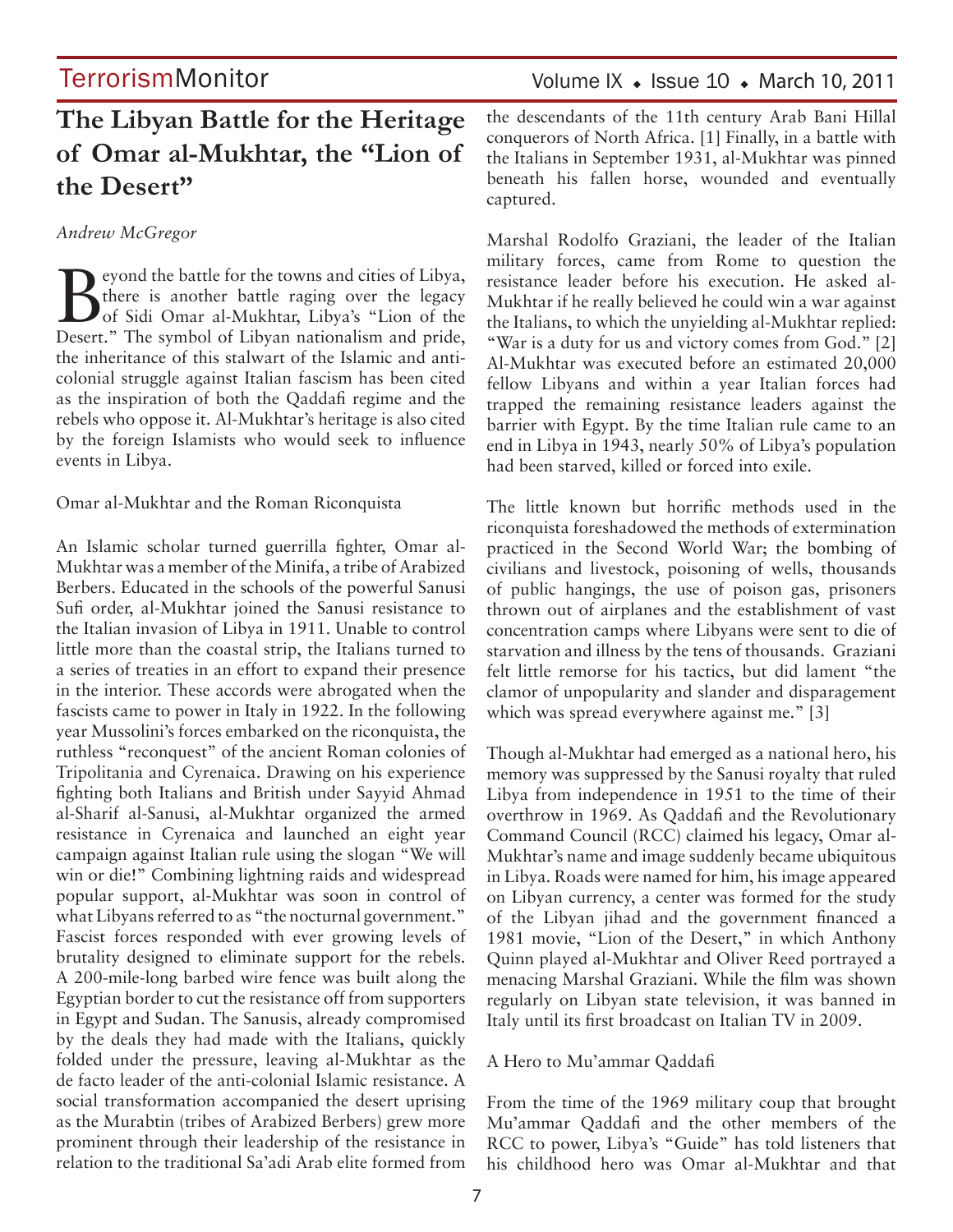his father, Abu Minyar, had fought under al-Mukhtar against the Italians (though the latter claim is disputed – see Arab Times, March 4). Like al-Mukhtar, Qaddafi was also a member of a Murabtin tribe, the Qaddafa.

Qaddafi's efforts to identify himself with al-Mukhtar's legacy began almost immediately. His first public speech as Libya's new leader came on September 16, 1969 – the anniversary of al-Mukhtar's execution – and was delivered in front of al-Mukhtar's tomb in Benghazi. In the address, Qaddafi emphasized the need to continue the struggle for "national liberation." However, Qaddafi's focus on pan-Arab unity led only three months later to the first coup attempt against his regime by factions more interested in a focus on democracy and development.

Nevertheless, Qaddafi has continued to call on al-Mukhtar's legacy to validate his regime, frequently referring to Libyans as "followers" of Omar al-Mukhtar, reinforcing a shared heritage of anti-colonialism designed to support Qaddafi's own anti-Western policies. [4] In recent speeches, such as the bizarre address of February 21, Qaddafi has continued to represent himself as the heir of Omar al-Mukhtar. On February 25, Qaddafi told followers in Tripoli's Green Square: "You are the enthusiastic youth of the [Green] revolution. You see pride and dignity in the revolution. You see history and glory in revolution - it is the jihad of the heroes. It is the revolution that gave birth to Omar al-Mukhtar" (al-Jazeera, February 25).

Despite Qaddafi's occasional efforts to channel the spirit of Omar al-Mukhtar for his own benefit, he would most probably have been opposed by the former Qu'ranic teacher al-Mukhtar when he described his own view of jihad to a 1980 gathering:

> To be engaged in the battle of jihad today is better than the worship of a thousand years of egotistical litanies of praise and penitent devotion. Islam is the religion of power, of challenge, of steadfastness and of jihad. It behooves us, therefore, to scatter our prayer beads if they were to keep our hands away from arms. We should put our copies of the Qu'ran on the shelf if they were to distract us from implementing its teachings. [5]

Libyan rebels have actively challenged Qaddafi's claims to be the inheritor of al-Mukhtar's legacy, particularly in eastern Libya, the Cyrenaican homeland of al-Mukhtar and his Islamic resistance. Rebel fighters in Benghazi were recently observed marching through the streets shouting the slogan used by al-Mukhtar's forces, "We will win or die!" (BBC, March 4).

The Islamists Call on Omar al-Mukhtar

Al-Qaeda in the Islamic Maghreb (AQIM) was quick to make its own use of Omar al-Mukhtar's legacy, releasing a statement entitled "In Defense and Support of the Revolution of Our Fellow Free Muslims, the Progeny of Omar al-Mukhtar" (al-Andalus Media Foundation, February 23).

The message praises the "honorable revolt against the taghut [an unjust ruler who relies on laws other than those revealed by Allah] of Libya, the modern Musaylimah [i.e. a false prophet], who has made the progeny of Omar al-Mukhtar taste 40 years of suppression, crime and humiliation… The continual massacres which the modern Musaylimah is committing through the use of African mercenaries and fighter jets against the Libyan people clearly exposes that these ruling tawagheet [pl. of taghut] are more than ready to kill Muslims and eradicate them to preserve their thrones." The comparison with Musaylimah, a rival prophet to Muhammad who was killed by the forces of Caliph Abu Bakr at the Battle of Yamama (632 CE), is based on the 1975 release of Qaddafi's al-Kitab al-A ar (Green Book), which was widely perceived in Islamic circles as a presumptuous rival to the holy Qu'ran.

Amidst much invective directed towards Qaddafi, whose brutal methods destroyed Libya's own radical Islamist movement, AQIM declares it is with the rebels and will not desert them; "We will spend whatever we have to help you." Though there are as of yet no indications that AQIM has fulfilled these pledges or intends to honor them in any way, the movement describes the revolt in Libya as a "jihad" and encourages the rebels to use the motto of "the Shaykh of the Mujahideen, Omar al-Mukhtar: 'We will never surrender! We will either gain victory or die!'"

Fresh from a triumphant return to his native Egypt in the wake of the Lotus Revolution, influential Qatar-based Muslim Brother and TV Preacher Yusuf al-Qaradawi issued a fatwa (religious ruling) permitting Libyans to "put a bullet in Qaddafi's head" and called on "the grandsons of Omar al-Mukhtar" to continue fighting until Libya was returned to its Arab and Islamic roots (al-Jazeera, February 21; al-Masry al-Youm, February 22).

## TerrorismMonitor Volume IX + Issue 10 + March 10, 2011